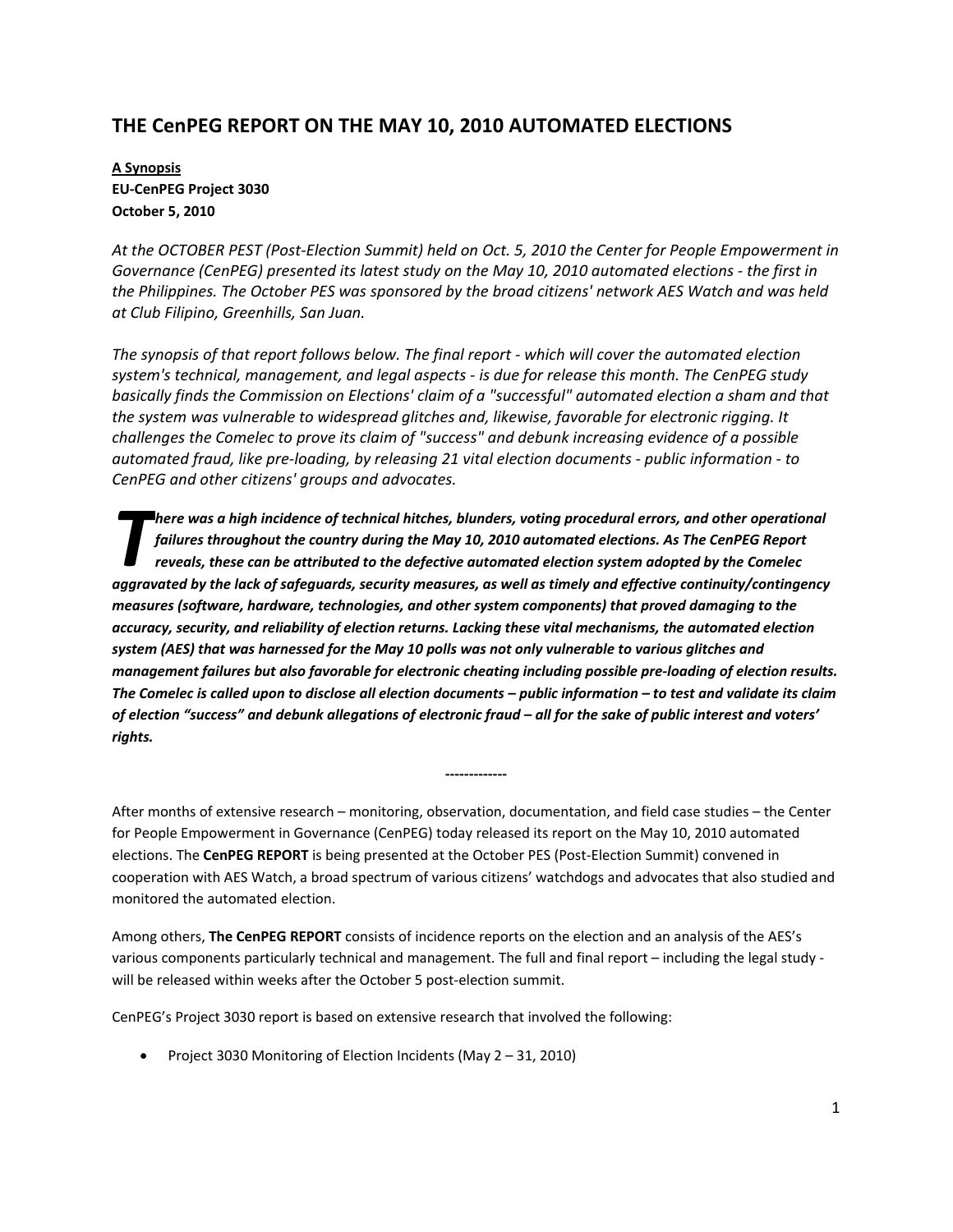- Extensive Case Studies conducted in 9 provincial areas (with informants from Comelec, BEIs/BOCs, DOST, Smartmatic‐TIM ITs, PPCRV volunteers, voters, and others)
- Consultants and expert analysis from the disciplines of IT (computer studies and science, security, programming), policy analysis, law, public administration, business, mathematics, Geographical Information System, anthropology, among others
- Project research coordinators in 12 regions
- Thousands of trained poll watch volunteers in at least 50 provinces
- 18 student volunteers from UP (Manila and Los Banos)
- AES Watch monitoring volunteers
- CenPEG Project partners like CPU, NCCP (People's International Observers Mission); Citizens Election Monitoring (CEM) group, bloggers, and others
- CONCORD / Healing Democracy election monitoring in Mindanao
- Eastern Telecommunications (for the electronic services) and media (for additional reports)

This **CenPEG Report** is based on a study undertaken by CenPEG titled "EU‐CenPEG Project 3030: Action to Protect the Integrity of the Vote and Transparency in the 2010 Elections." It is the sixth of a series of studies made by the policy research institution since the August 2008 ARMM automated election until today. Taking off from the "30‐ 30 Vulnerabilities and Safeguards," CenPEG's 2‐year study aims to deepen the understanding of the automated election system's 30 identified vulnerabilities and propose corresponding 30 safeguards and safety measures as a mechanism for protecting the integrity of the vote and transparency in the 2010 elections in accordance with its policy research and advocacy program. It covered the critical technical, management, and legal components of the automated election system. The findings and policy recommendations of this and other studies will be the subject of advocacy in our engagement with Congress, Comelec, and other institutions.

### **Highlights of the new report follow:**

### **I. WHAT HAPPENED ON ELECTION DAY?**

### **PCOS malfunctioning, breakdowns**

In many precinct incidents across the country, late deliveries, malfunction and shutdowns, unreliable back‐up batteries, and equipment shortage marred the disposition and operation of PCOS machines thus causing delays in the opening of voting, counting, and the whole election day process itself.

### **Defective compact flash cards**

Delays in the delivery of reconfigured CF cards (in some cases, absence or loss of the memory cards) and using defective memory cards figured in the high-incidence reports, delaying FTS and voting, or absence of FTS. A high percentage of CF cards being brought manually to canvassing, and precincts resorting to manual voting were also reported. In many cases, this problem also resulted in failure of elections or in electoral protests involving the manipulation of CF cards.

### **Thermal Paper**

The use of unofficial thermal paper was registered as a high incidence across the country. In such cases, as explained by local Comelec officials, the official thermal paper was used up during the FTS. Still, questions remain where those unofficial thermal papers – whose lifespan will be shorter than the 5 years promised by the tech provider - came from thus further casting doubts on the security and accuracy of the election results.

### **UV scanners**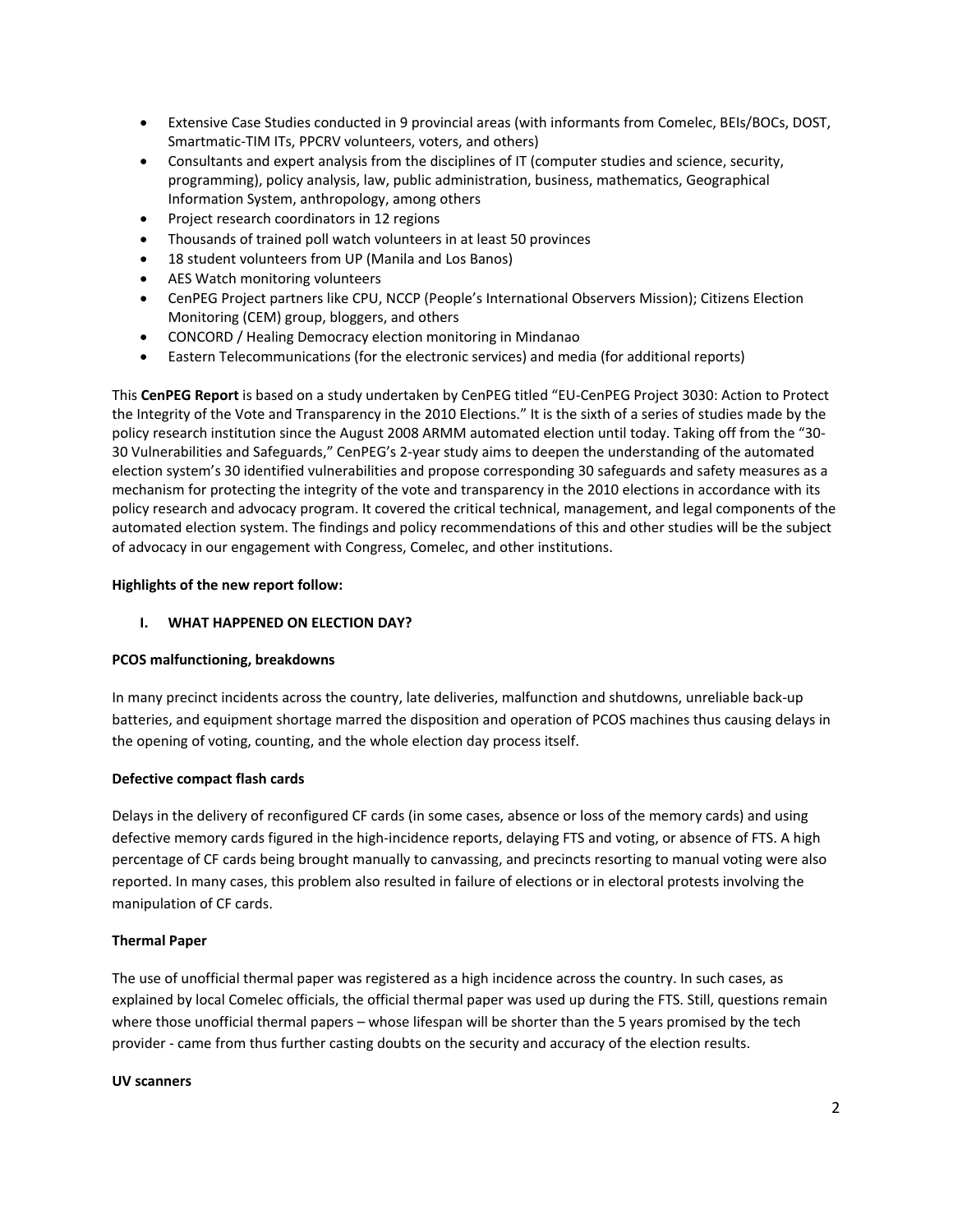Verifying the authenticity of ballots was not fully implemented as provided by law with the non‐use of UV scanners by a significant number of precinct BEIs. (Based on the SWS survey, only 50% of BEIs used the ballot scanner.) There were reports of precincts not receiving any scanner at all; BEIs who received it either left the scanners untouched or widely mistook them for emergency flashlights.

### **Irregularities in voting procedures & voter disenfranchisement**

The lack of change in management was evident in Comelec's failure to put in place an effective voting system for the projected long queues of voters as a result of precinct clustering. What actually happened was near‐anarchy as dramatized by conflicting procedures, violations of voting instructions, buildup of long lines due to technical hitches, and intimidation by politicians and supporters.

Minus the presence of PCOS machines, election day preserved the traditional forms of election cheating marked by violence especially in many hot spots. The voting turnout based on Comelec's 75% ‐ which Project 3030 estimates as conservative – was the lowest in national elections since the 1986 snap polls.

### **Transmission snafus**

The fact about extensive transmission glitches – not simply an isolated case – shows an unsound decision to enforce an election technology when the required telecommunication infrastructure is unreliable. The satellite contingency hit snags.

With incidence reports showing the unexplained stoppage of transmission at certain hours, Comelec should explain credibly its claim of fast transmission of election results at the national servers when voting delays and transmission glitches taking place at the precinct and municipal levels nationwide may prove otherwise. There should be a full disclosure of transmission operations and data by the election managers.

### **Canvassing connectivity problems and discrepancies**

The widespread mismatch of time stamps, discrepancies in audit logs, and canvassing print logs make the audit mechanism provided by Smartmatic‐TIM unreliable and unsecure. Like the precinct‐level failures, many municipal canvassing centers also had transmission glitches that obstructed transmission of canvassing results to the provincial and national canvassing.

Numerous reports of provincial COCs containing FTS results show the CCS program did not undergo testing and certification.

# **Vote buying, violence & other irregularities**

Other widespread irregularities were vote buying ("the most rampant in several years"), ballot pre‐shading, and flying voters. There were many incidents of police and military personnel inside voting centers contrary to law. Election-related violence was perpetrated by private armed groups resulting in failure of election in many areas. Military and other security forces were also involved in reports of vilification campaigns against some Partylist groups and militarization in the rural provinces intimidating many voters.

### **ELECTION PROTESTS**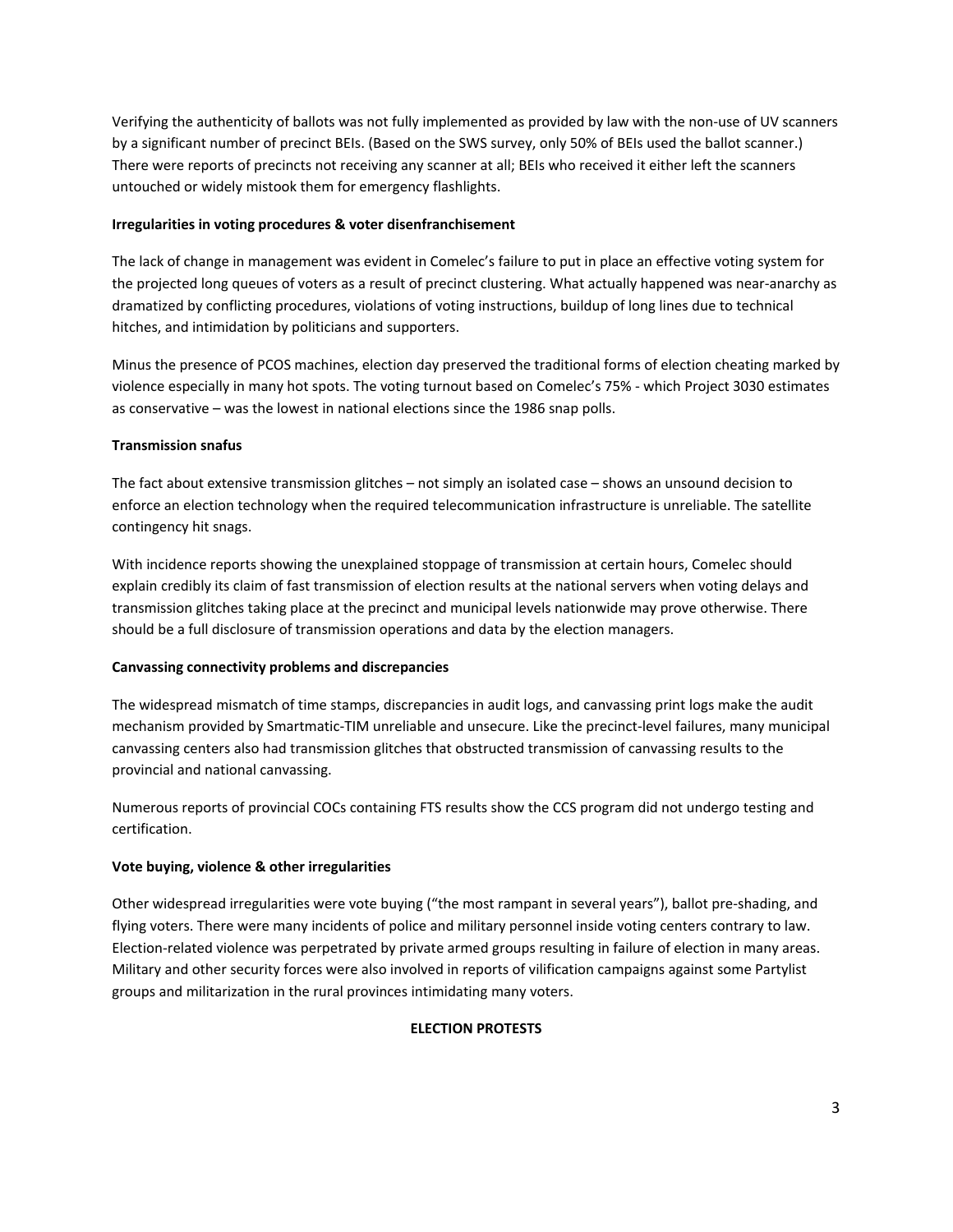The lack of safeguards and security measures made the AES vulnerable to automated fraud particularly in a country where cheating of various types persists as a norm during elections. Comelec records show at least 100 election protests from 41 provinces and cities by June 2010 have been filed.

Many election cases apparently involved the complicity of certain Comelec officials, BEI members, and others. In at least one case, allegations about the tampering of CF cards have been given credence in the Pasay City election protest with Comelec ordering a recount of the votes for the mayoralty contest.

### **II. THE STATE OF ELECTION READINESS BEFORE MAY 10**

#### **Board of Election Inspectors (BEI)**

Training for the BEIs was insufficient making them unprepared for managing crowd control, systematically implementing new voting procedures, or even technical troubleshooting when circumstances forced them to.

#### **Smartmatic‐TIM IT technicians**

Technical operations, maintenance, and troubleshooting were hampered by the hiring of many non‐IT technicians; shortage of technicians in many precincts (some handling 10 clustered precincts); inadequate training and low pay.

#### **Voter education**

Voter education called on the voters to become hostage to the un‐friendly, burdensome demands and rigors of the machine, not the other way around. The law says the adopted technology should be compliant with the "actual conditions" of the country, which includes a political culture aligned with modern technology.

### **Capability and readiness of the AES machine technology**

The manufacturing of PCOS machines was delayed thus undermining quality assurance. The Smartmatic‐TIM PCOS technology is the lowest end in the international market with limitations and disabled features (such as voter verifiability) that put undue burden to the voter with his/her rights violated; the fact that the machine is prone to tampering was hidden from the public.

#### **Forwarders for election paraphernalia deployment**

There was lack of transparency in the hiring of 3 logistics companies (public bidding), and in their papers, operational plans, and subcontracting. Project 3030 incident reports showed delays in the deployment of election paraphernalia and the possible risks involved in the delivery.

### **May 3 final testing and sealing (FTS)**

The May 3 FTS fiasco involved the mismatch between CF cards and ballot designs but there were extensive reports as well of PCOS malfunctioning, missing SIMs, transmission glitches, problems with back‐up batteries, etc. The FTS showed both Comelec and Smartmatic-TIM were ill-prepared for the automated election, management-wise.

#### **Electronic transmission**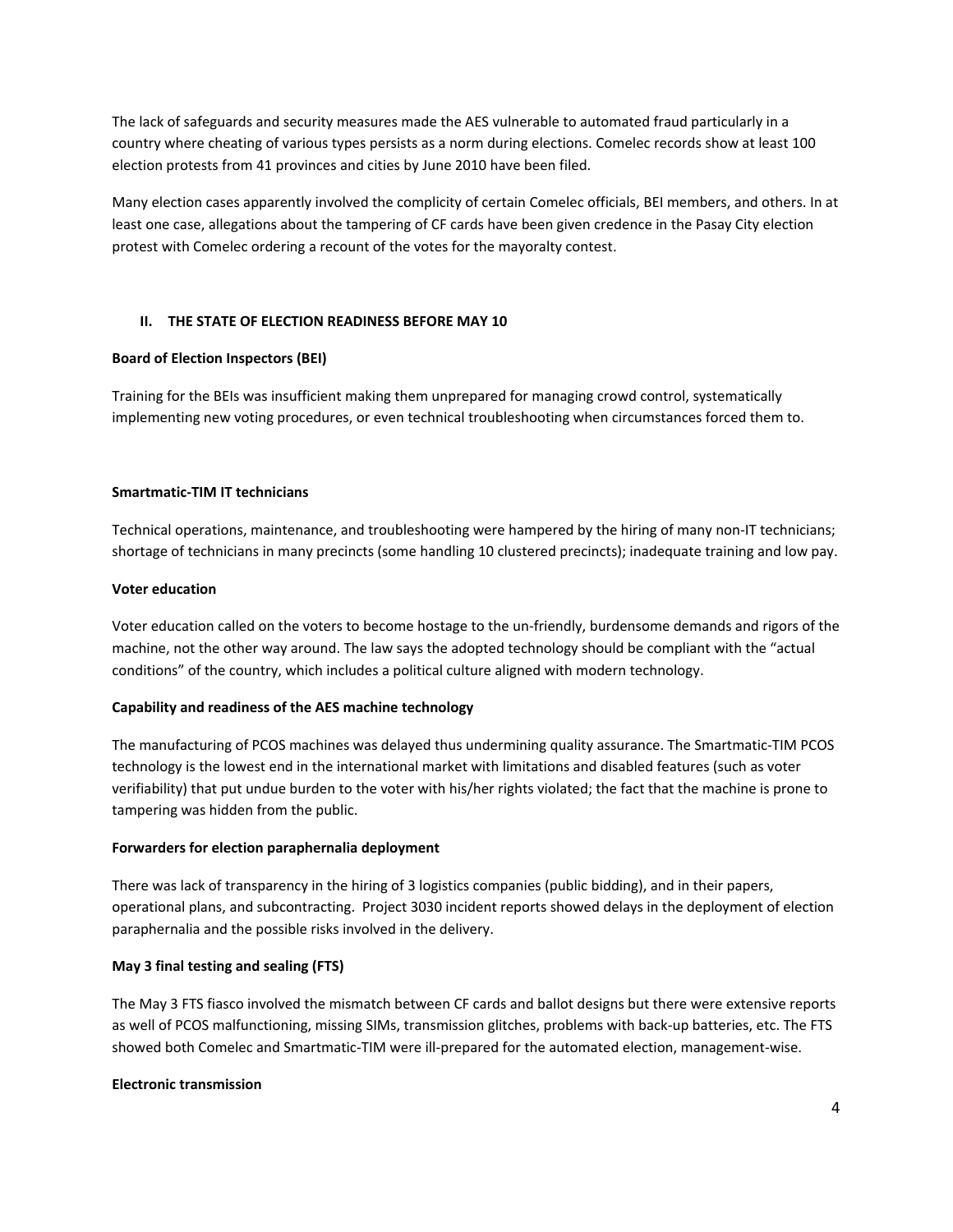Comelec's and Smartmatic‐TIM's grasp of the power, road network, and transmission infrastructures that are critical to the success of the automated election should be challenged. Either they over‐estimated the infrastructure capabilities or simply did not do their work in this field.

#### **Mock elections and field tests**

The mock elections and field tests, aside from suffering delays, did not simulate the actual conditions as required by law. As a result, they failed to anticipate the widespread election‐day long queues of voters and technical hitches with viable contingency measures.

### **Ballot delivery**

Aside from the issues involving the design and printing of ballots that compromised the ballots' integrity and security, incident reports showed numerous problems including wrong deliveries and dangers with regard to storage and safekeeping.

#### **"Fast results"**

Just to conclude this portion: Actual voting in the automated election was by several hours – compared to the previous manual system. Mr. Aquino III was proclaimed as President on June 9, 2010 – 30 days after the May 10 election; Mr. Estrada was proclaimed on May 30, 1998 – only 19 days after the May 11, 1998 election. The election turnout in the May 2010 election is 75% (which is conservative) – the lowest in 24 years of presidential election. What then is the basis of the claim of "fast" results, quicker voting, and more voters voting under AES?

### **OTHER RELATED REPORTS**

**People's International Observers Mission (PIOM):** In a public statement May 15, 2010, the 86‐member People's International Observers Mission (PIOM) found the first automated election in the Philippines "far from being fair, honest and peaceful. "The widespread intimidation, vote‐buying, corruption and violence showed that automation could solve only part of the problem," PIOM stated. "In focusing on the machines, the Comelec [Commission on Elections] lost the people."

**Consortium of Christian Organizations for Rural‐Urban Development (CONCORD):** CONCORD, in its Healing Democracy report based on monitoring and documentation of the ARMM and Lanao del Sur elections described the May 10, 2010 election as "no different from previous fraudulent, anomalous, and violence-ridden polls in the country." CONCORD said, like in previous elections, "Comelec should explain for the technical glitches, transmission failures, as well as incidents of fraud and violence taking place across the country."

**Committee on Suffrage and Electoral Reforms (CSER), House of Representatives:** In its June 2010 report, the House Committee on Suffrage and Electoral Reforms (CSER), concluded, "On the national level, our (committee's) assessment is of a mixed success. Automation showed no substantial advantage. On the local level, our assessment is profound unease." The CSER reminded: The goal of automation was never two-fold: speed and accuracy. "It was always singular: accuracy." Among other disturbing issues, the committee noted: Anomalies in time and stamp in various election returns (ERs); the May 3 FTS fiasco; the "curious distribution" of blank extra CF cards with two burners per province; the disenfranchisement of 3 million voters; cheating on the local level.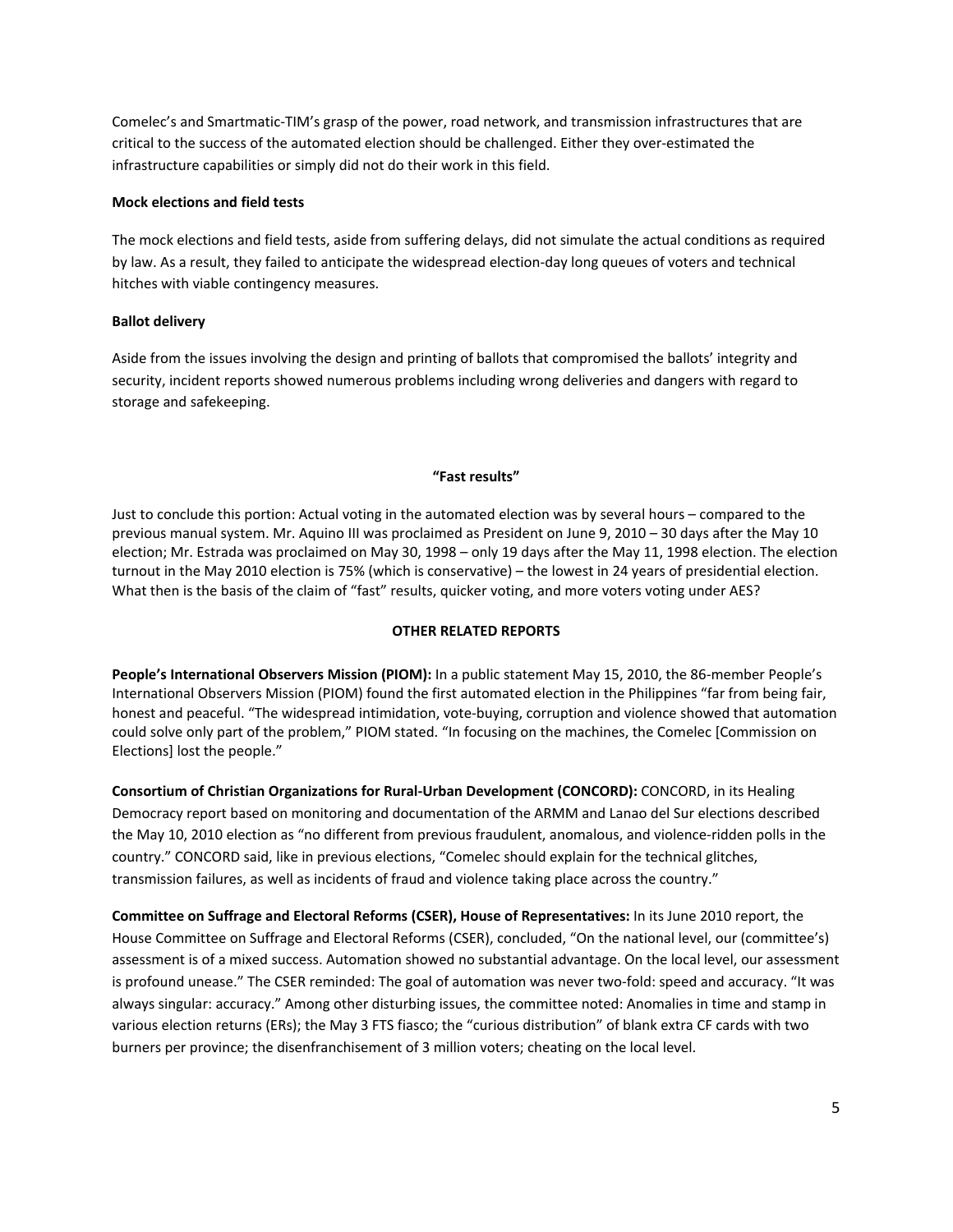#### **III. TECHNICAL ANALYSIS**

### **1. AES Compliance Issue: TEC Certification Did the AES operate properly, securely, and accurately?**

The 16 facts enumerated below indicate failure of the AES to operate properly, securely, and accurately. While the TEC had issued the mandated certification, it was contingent on the implementation of procedural and technical compensating controls.

### *On the proper of operations of the AES*

Fact 1: Election Returns generated during the Final Testing and Sealing of the PCOS Machines were transmitted to the canvassing laptops at the city/municipal level, the central server, and the server located at the Pope Pius Center.

Fact 2: Some Canvassing and Consolidation System (CCS) laptops failed to print the Statement of Votes (SoV) in some areas and for some contests.

Fact 3: Clustered Precincts - A common experience by voters on election day was having to fall in line for hours under the heat of the summer sun, waiting their turn to vote. While the issue of long queues is not a technical matter relating to the performance of the AES, it nevertheless is part of the whole system. Various groups had warned the Comelec of problems relating to the clustering of precincts resulting in increasing the number of voters per precinct to as many as one thousand voters. The warnings were unheeded, with the long queues resulting in disenfranchisement as some voters simply left the line and never came back.

Fact 4: Transmission Problems - Incident reports indicate that an undetermined number of election returns were conveyed manually rather than through the telecommunications infrastructure.

### *On the secure operations of the AES*

Fact 5: The PCOS machine ultraviolet (UV) mark detection was disabled.

Fact 6: There was no review of the source code of the AES by interested political parties and groups.

Fact 7: Absence of the Digital Signature - Fact 8: The Hash Code extracted from the PCOS Machine is not the same as the one published in Comelec's website.

Fact 9: A Console Port is present in the PCOS Machine and the internal mechanisms, including the software, are accessible by connecting another computer to it.

Fact 10: The CF Card Problem: The CF card problem highlighted the failure of processes in the preparation of the system. The problem also highlighted the process failures within the Comelec with the reactive issuances of memoranda on the handling of the CF card problems in the field.

### *On the accurate operations of the AES*

Fact 11: The voter verifiability feature was disabled or not made available.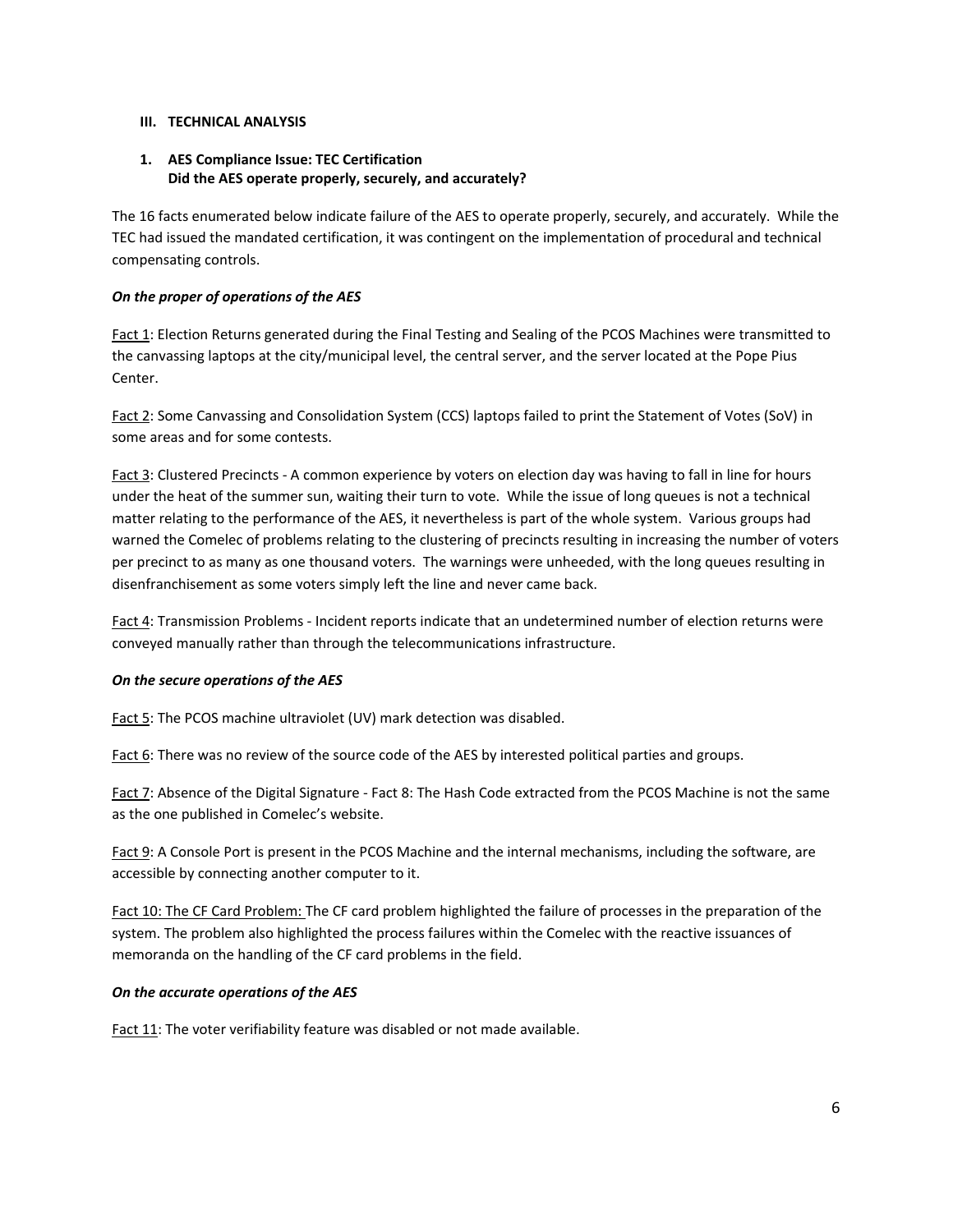Fact 12: The Election Returns generated and printed from various PCOS machines reflected varying date and time stamps.

Fact 13: There were reports of inaccurate counts of the ballot such that the machine count differed from the hand count done by the BEI. In Random Manual Audit (RMA) activities witnessed by the National Citizens' Movement for Free Elections (Namfrel) volunteers noted discrepancies in the machine count of the ballots and hand count. The requirement of accurate ballot counters in the PCOS machine is simply not met.

Fact 14: The number of registered voters in the canvassing system was wrong.

Fact 15: 99.995% accuracy was not met ‐ On July 20, 2010 the Random Manual Audit Team reported a finding of 99.6% accuracy or an error rate of 0.4% (4 marks out of 1,000).

Fact 16: Compensating Controls not fully implemented.

### **Management and Procedural Issues**

It appears that the TEC did not have enough latitude in the performance of its function or that the recommended compensating controls were not fully implemented. The Comelec project time table or calendar of activities was too tight. The Continuity Plan was not properly operationalized as evidenced by the absence of any training and drill exercise.

### **2. Logistics Issue: Deployment of Machines**

The subcontracted firms did not go through the stringent evaluation and review by COMELEC's Special Bids and Awards Committee. They were also not directly accountable to the COMELEC. There was no disclosure on the capability of the subcontracted logistics providers to handle sensitive cargo; and there was lack of information on road networks and mode of transportation.

In terms of security, the Forensic Team identified a vulnerability, the console port on the PCOS, which exposed it to possible breach while in transit or in storage. Forensic Team reported that the shell of the operating system of the PCOS could be accessed by connecting a laptop to it and the operating system does not even ask for a username/password combination.

Even given that the PCOS machines went through quality assurance testing at the Shanghai, China plant, the PCOS machines should have been individually subjected to quality assurance testing at the Cabuyao, Laguna warehouse. The tightened schedule resulting from delays in delivery may have caused the poor quality assurance testing, resulting in, for example, the varying date and time settings of the PCOS machines.

### **3. Field Tests and Mock Elections**

The AES may have been demonstrated to work ‐ but to what degree? Certainly not at 100%. Too many refinements and adjustments were needed to be done to the AES as shown by the problems (such as high ballot rejection rate and transmission delays) encountered in the field tests and mock elections. The field tests and mock elections are a failure.

No time and motion study was conducted by Comelec neither was there an evident change in management to prepare for the anticipated long queues of voters nationwide. With no sound estimate prior to election day and upon realizing on election day itself that 11 hours is not sufficient Comelec announced late in the day – 3 p.m. – to extend voting time from 6 p.m. to 7 p.m. CenPEG had long raised the issue that 11 hours is insufficient and that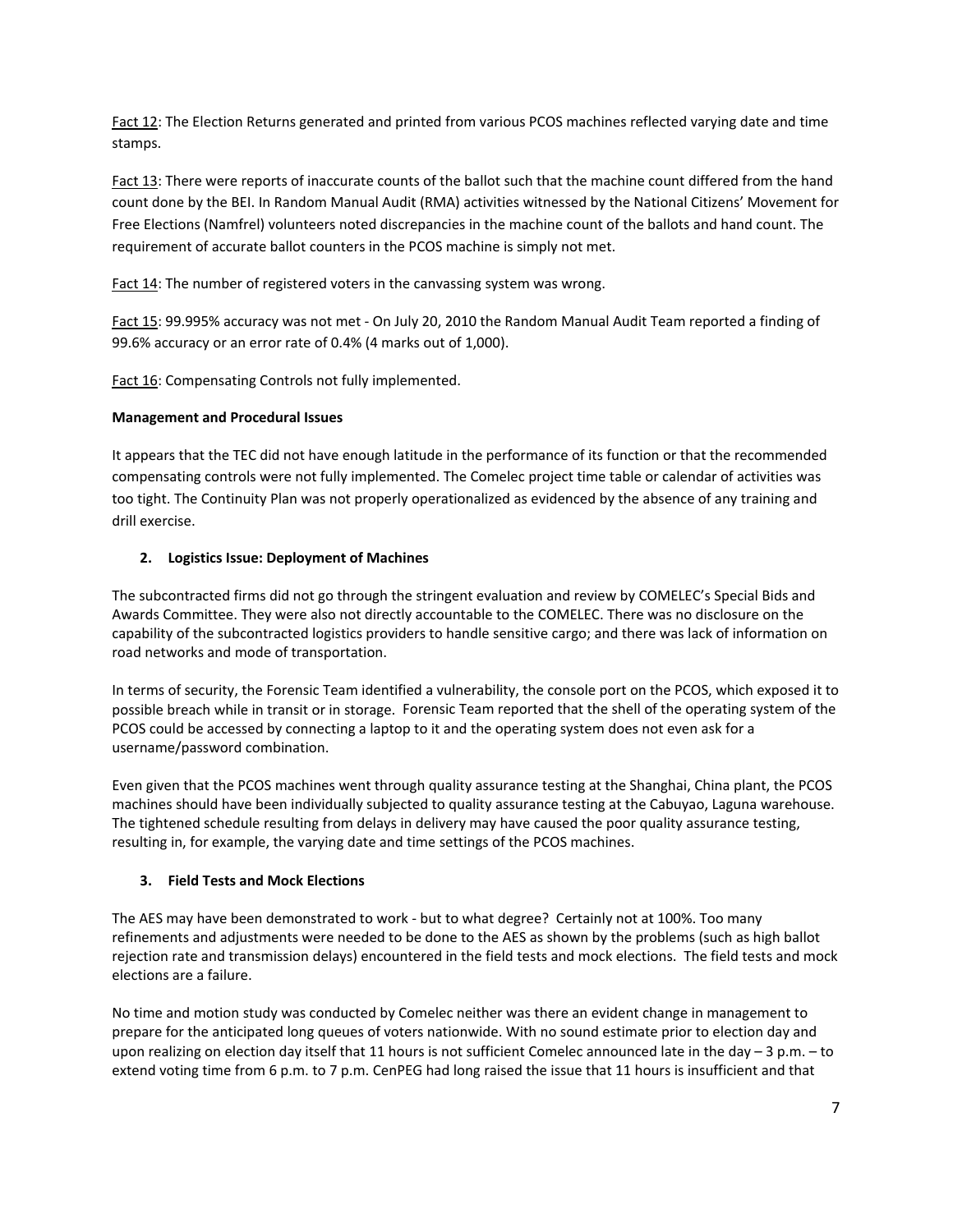voting time should be at least 16 hours or in extreme cases 24 hours to pre‐empt massive voter disenfranchisement.

Lesson: The Technical Evaluation Committee should not have certified that the AES is operating properly.

### **4. Source Code**

The right to review/study the source code of the election programs is a right of the citizens as part of the right to information guaranteed by the Constitution and is guaranteed by Section 12 of RA‐9369. When the computer does not show how it counts to the public, then the public has the right to review the source code of the computer to check that it is doing the counting correctly. The actual events as they happened before election day, on election day, and after election day proved beyond reasonable doubt that the election computers and the people managing the computerization process made many serious mistakes.

The wrong way can be rectified, with a source code review done by parties independent of Comelec. Comelec did not perform its duty of doing a source code review, since the review done by SysTest Labs did not check the election programs for conformity to our election laws and Comelec regulations.

### **5. Hash codes**

Initial report contained errors; hash codes were of the zipped installable programs, not the programs after installation. No facility was made available on election day for the BEIs and watchers to check whether the program running in the machines is the same as the source code held in escrow at the BSP – to assure the public that the program in the machine is one and the same in escrow – a PUBLIC TRUST issue. It is possible that a different program/software was running on the machines on election day.

### **6. Digital Signature**

The implementation of digital signing in the automated election system is not technically or technologically consistent with the implementation of digital signature technology and is contrary to the requirements of the RFP‐AES2010, clarified in the related Bid Bulletin No. 10. The claimed existence of a "machine digital signature" in each PCOS machine is debunked by the findings by SysTest Labs which failed to verify any digital signature as well as the failure of Smartmatic technicians to demonstrate the existence of a digital certificate that will confirm the existence of a digital signature.

The claimed "machine digital signature" does not legally exist. No Philippine law, rule, or statute has accorded legal recognition of "machine digital signature".

Implication: The lack or absence of a digital signature on the ER, SOV, and COC impaired the authenticity and due execution of said election reports. The lack or absence of a digital signature on the ER, SOV, and COC rendered the election reports vulnerable to tampering and manipulation.

### **7. Transmission**

The exclusion of certain components of the AES from review and certification, specifically the PCOS modem firmware and the non‐implementation of Compensating Controls relating to transmission may have rendered the transmission infrastructure vulnerable to attacks or may have allowed the unauthorized access to data/reports for purposes of manipulating the same.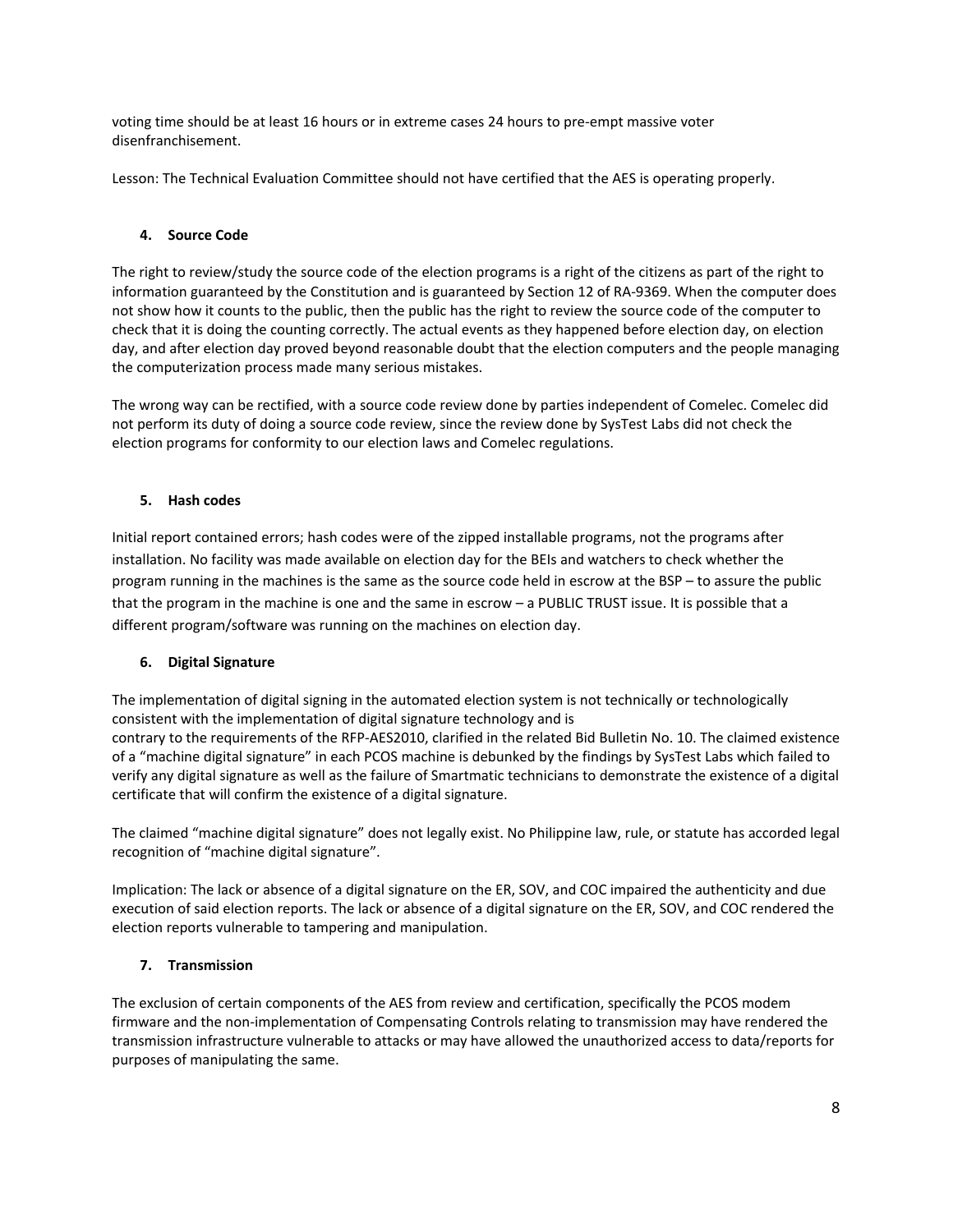The COMELEC missed the opportunity to validate that all necessary components are in place and are performing as intended by not executing a final and complete dry run of the AES. Had COMELEC done so, the reported errors like varying date/time stamps on the PCOS and the erroneous registered voters count would have been observed and final corrections to the AES instituted prior to election day.

There is a need to conduct of full technical review of the transmission to fully explain the transmission irregularities.

# 8. **UV lamp and ballot security**

COMELEC's lack of project management skills and required technical knowledge to understand the intricacies of printing is very evident in its handling of the printing of the ballots and ensuring that the required security feature is present. There was no need to disable the ultraviolet security mark sensing in the PCOS. For disabling the ultraviolet security mark sensing in the PCOS, however, at least PhP30million of taxpayers' money had to be spent on the handheld ultraviolet scanners. The amount had gone to waste since, as reported by the SWS, only 50% was used. There are also reports that not all handheld ultraviolet scanners had been recovered.

# **9. Voter's verifiability**

Comelec rationalized the disabling of the Cast and Return button in the PCOS by claiming it would cause delay in voting. This deprived the voter of a mechanism to verify that the PCOS computer has interpreted his/her ballot correctly; voter intent may not have been correctly registered in the machine. (Voting delays on E‐day were in fact caused by clustering and technical problems and not by the feeding of ballots.)

# **10. Final testing and sealing (FTS) & CF Card reconfiguration**

The May 3 FTS disaster exposed Smartmatic's inexperience in implementing paper‐based AES. The actual number (10) of test ballots used during FTS is statistically insufficient to prove that the PCOS machine can correctly credit votes for candidates to the correct candidates.

In the rush to recall, reconfigure, and resend all CF cards, there were reports of delayed delivery or non‐delivery of reconfigured memory cards. Contrary to Comelec claims, the reconfiguration was not done mainly at the Cabuyao, Laguna plant but also at DOST provincial offices. Reconfiguration opened opportunities to tamper with the memory cards, CF card switching, and other risks.

# **11. Canvassing and election results**

Faulty programming caused miscalculation of total number of registered voters (Comelec canvassing CCS computer at PICC and Congress canvassing CCS computer) and the high incidence of FTS results transmission. As regards the high incidence of erroneous COCs containing FTS results, it is strongly evident that old faulty CF cards were used on election day. It was also caused by Smartmatic's counting and canvassing system (CCS) program's failure to reject invalid COCs and accept only the valid ones. The program was never subjected to testing and certification in accordance with Philippine election laws – despite the SysTest testing and certification issued by the TEC.

# **IV. Synthesis and Conclusion**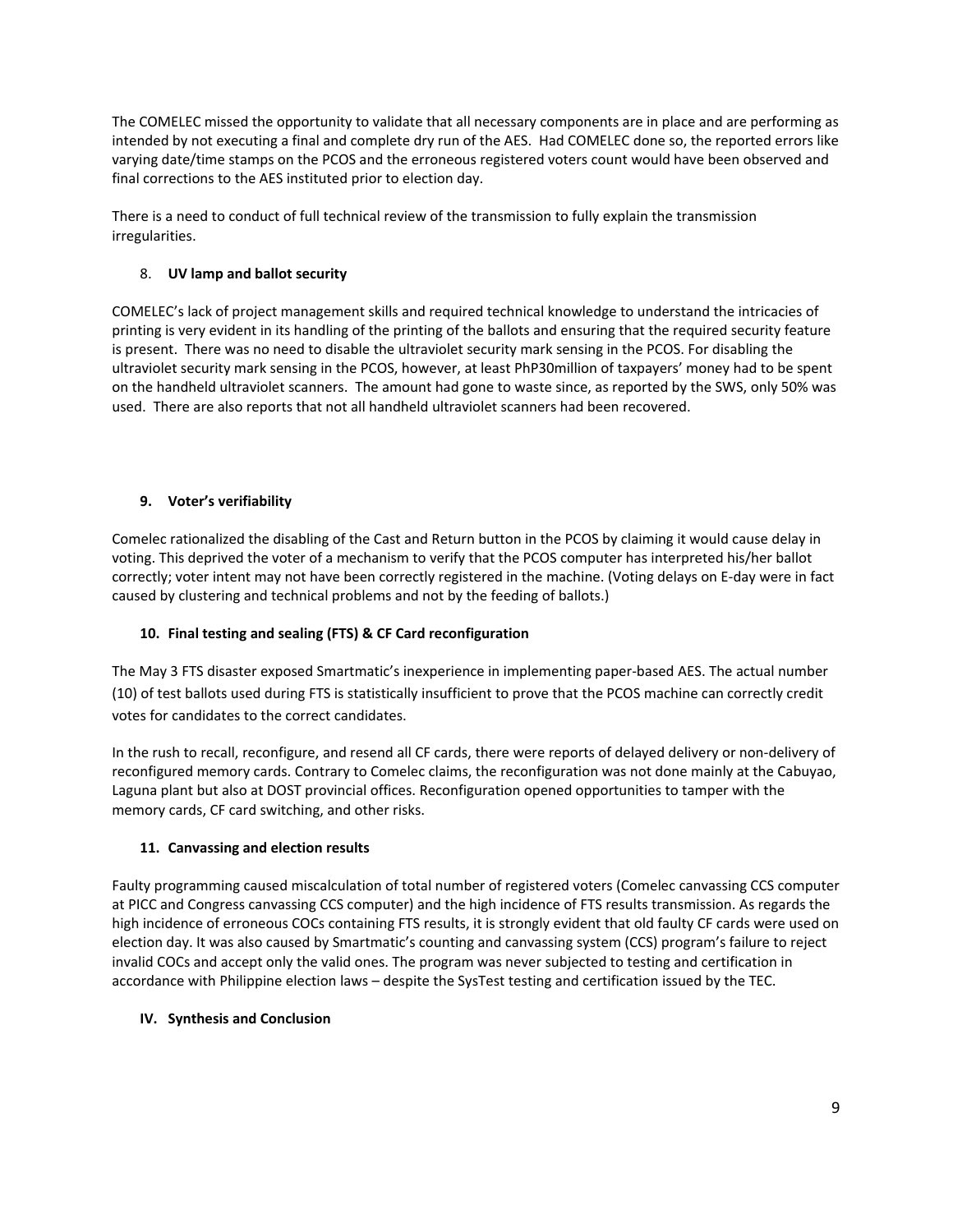Were the election day incidents as reconstructed isolated or did these happen on a small-scale or only in areas covered by Project 30‐30 research? Were these incidents mainly caused by clerical or simple mathematical miscalculations or were these simple reports of technical glitches fabricated by "misinformed minds?"

If these were only isolated and treated as minor glitches, what explains the following disturbing findings that occurred NATIONWIDE and were validated again in congressional hearings, investigations and Project 3030 case studies?

- Mismatched time and date stamps on all PCOS machines;
- Transmission failures;
- Erroneous COCs in at least 57 provinces and cities;
- Ballots and CF cards delivered manually for canvassing;
- Discovery of the console port in all machines making the PCOS vulnerable to tampering;
- Erroneous entries of total number of voters and votes cast in the national canvassing center and Congress;
- Near anarchy at the clustered precincts;
- Not to forget the pre‐election incidence of defective CF cards

All of these have tainted the integrity, credibility, and accuracy of the PCOS machines and the election system.

Based on CenPEG research that includes testimonies of Comelec officials, other election personnel like the BEIs, Smartmatic IT technicians, poll watchers and voters as confirmed and validated by House hearings and investigations conducted by independent IT groups, other election watchdogs and media reports – the magnitude of these problems was nationwide. There was high incidence and widespread occurrences of the technical and management problems. Based on available information, data and documents, the "rousing success of the AES" as claimed by Comelec is therefore without material basis.

Moreover, blunders in the automated election system implemented on May 10 can be traced to decisions made by the Comelec and its contractor Smartmatic‐TIM to sidestep accuracy, security, and transparency standards on both hardware and software technologies needed to ensure reliable and credible election results. All these and more made the automated election vulnerable to all forms of cheating including ballot pre‐shading and possible pre‐ loading of election data.

The challenge of establishing solid proofs and empirical data to prove automated cheating – including a possible pre‐loading ‐ whether wide‐scale or systematic and establish in no uncertain terms the possible accountability of Comelec has been hampered precisely by the national poll body's unexplained refusal to disclose vital election documents – all 21 of them – that were long requested by CenPEG and other citizens' groups. The disclosure of these documents will also help test and validate Comelec's claims of election "success" and dispel increasing allegations of electronic rigging. The more intransigent Comelec is in refusing to make this public information available especially for worthy causes like research without preconditions or under "controlled environment" the stronger public concerns there will be that the poll body is hiding something.

CenPEG is optimistic that answers and clarifications on the questions and doubts about the accuracy, trustworthiness, and security of the PCOS and the whole election system can be discerned from the 21 public documents it has requested but which were denied perfunctorily by the Comelec en banc last July 26, 2010.

In the meantime, Comelec should be made to explain why its implementation of the election automation was inconsistent with major provisions of the Philippine Constitution (voter rights, public information, governmentcitizens partnership in governance, etc.), RA 9369 and other election‐related election laws.